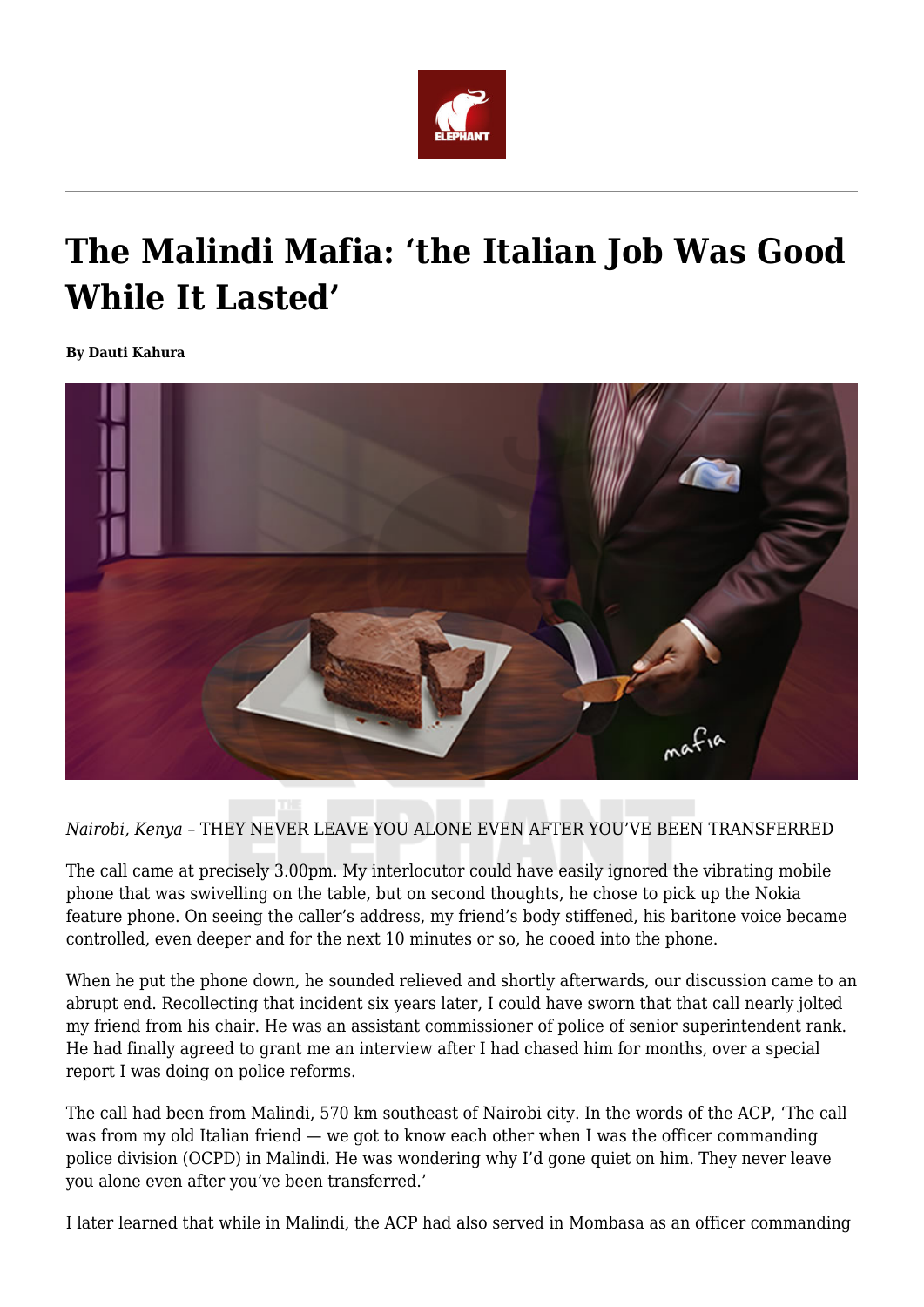station (OCS) — he had provided security services to the 'Italian Mafia' (his own words), who engaged in all manner of nefarious activities, including running illegal casinos and discotheques, running prostitution rings, turning their rented ocean front villas into little inns for German and Italians tourists and very often, providing security to parcels that needed to be dashed between Mombasa and Malindi, either way.

Beginning in the late 1970s, when holidaying Italians first discovered Malindi — then a back-of-beyond, sand-swept, laidback town with unspoiled beaches, their compatriots, good and bad have since been trooping to the idyllic town

'I didn't ask about the parcels,' the ACP said to me, 'but I knew what they were: I couldn't stop it, because I didn't start it. In any case, the Italian job was good while it lasted, but it is dangerous, really dangerous.'

Beginning in the late 1970s, when holidaying Italians first discovered Malindi — then a back-ofbeyond, sand-swept, laidback town with unspoiled beaches, their compatriots, good and bad have since been trooping to the idyllic town. Today referred to as 'Little Italy,' Malindi is home to 4,000 Italians. Every year, 30,000 Italians make a pilgrimage to Malindi. About 2,500 businesses in the town, which has a population of 150,000, are owned or run by Italians. The businesses are spread from bakeries to real estate, restaurants to supermarkets. Over time, Malindi has evolved into a multicultural town whose second language is Italian.

Frederico Varese, author of *Mafia on the Move*: *How Organised Crime Conquers New Territories,* writes that East Africa is emerging as a criminal hub. He insinuates that Malindi has become a centre of money laundering for Italian Mafia looking to hide their loot. 'Traditionally, there is a lot of Italian tourism there in Malindi,' says Varese. '[Criminal networks] need to invest in profitable businesses, many times abroad. They do it in communities that they know… where they have friends and shady financial advisors.'

One of the more famous Italians who came calling is Flavio Briatore, the Italian Formula One icon. Although not a Mafioso himself, he was nevertheless convicted in the 1980s of gambling-related offences. In 2008, he had to resign ignominiously from his F1 team because of a race-fixing scam. He built his Billionaires Club next to Malindi National Park, of course not without a hue and cry from the locals, who detested his encroaching on the park.

In a report sub-titled, *Malindi: Mixing Sun, Drugs, Corruption and a Marginalised Islamic Majority on the Kenyan Coast*, dated June 24, 2005, William Mark Bellamy, the then US ambassador to Kenya, detailed how the Kenyan Coastal ports of Mombasa and Malindi were being used as drug transit bases.

Bellamy, whose tour of duty was from 2003-2006, reported that 'drug traffickers are attracted to the Kenya Coast because of a porous transit point between Latin American producers and the international markets.' The 'porous transit point' was aided by 'clueless and corrupt police officers,' wrote the ambassador. Add 'political and/or police protection,' and Malindi, a town he described as 'schizophrenic,' was slowly gaining notoriety as a narco-centre.

At Mombasa, the cargo was unloaded, sorted then repackaged, some to be reshipped further to Turkey and The Netherlands and the rest retained at the port to be transported by inland container into the hinterland of Kenya and beyond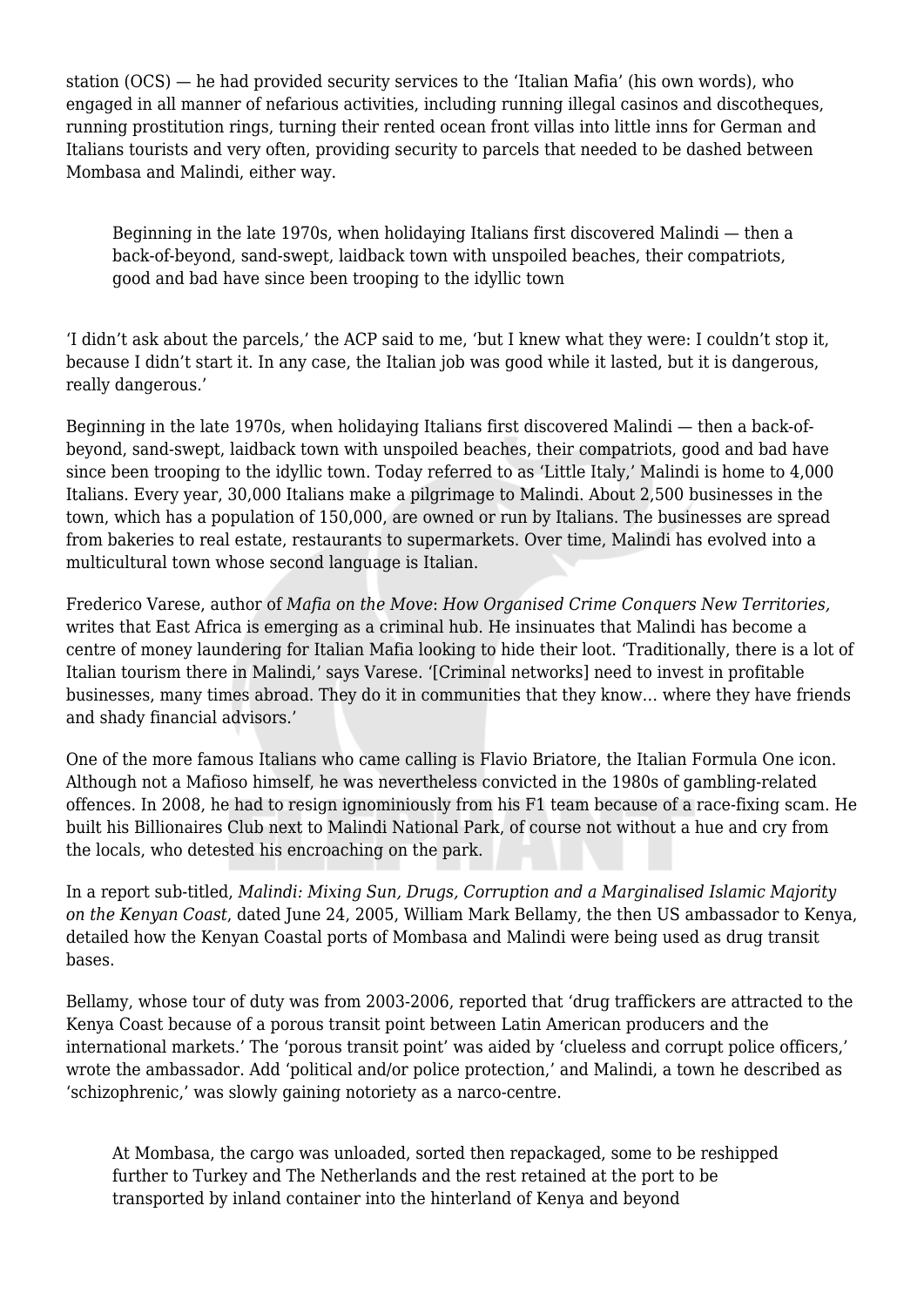'Large scale narcotics trafficking is occurring in, or at least through Malindi,' said Bellamy. In December 2004, wrote Bellamy, an Italian, Angelo Ricci, 73, and his wife were arrested after 700 plus kilos of narcotics were uncovered in a speedboat at a house they rented out to tenants who were later charged alongside the couple. Another '300 kilos seized while being repackaged in a Nairobi shipping container depot, make up the single largest cocaine seizure in African history.'

The previous year, 2004, the UN Office on Drugs and Crimes had said the Kenya Coast was increasingly used as a transit hub for narcotics on the global circuit. The cocaine and heroin drug lords from Colombia and Venezuela in South America loaded their cargo onto transit ships en route the Indian Ocean that would pass through the Strait of Gibraltar, through the Suez Canal via the Red Sea, down to the port city of Mombasa.

At Mombasa, the cargo was unloaded, sorted then repackaged, some to be reshipped further to Turkey and The Netherlands and the rest retained at the port to be transported by inland container into the hinterland of Kenya and beyond.

## **The gateway to East Africa**

The port of Mombasa is the gateway to East Africa, whose hinterland stretches as far as the Great Lakes region of Burundi, Rwanda and the eastern Democratic Republic of Congo. It is the busiest port in this part of the world, with the deepest harbour — Kilindini — capable of accommodating even the largest of the bulk carriers. Since 2012, the port has been handling an average of 22 million tonnes annually. How much of this cargo could be tainted?

Philip Tuimur, the Coast Regional Police Co-ordinator, has been in the news lately. Tuimur, who survived the chop from the National Police Service vetting panel in August 2016, has been talking tough and stamping his authority on the area. My police boss friend in 2010 had told me it is not easy to be in charge of security in the Coast region: 'You do not mess around with the Italian Mafia — they are dangerous and anyway, most of them are criminals on the run, having committed crimes elsewhere. Believe me when I tell you they are capable of anything.'

Tuimur, after arresting three Italians and a Kenyan, among other suspected drug traffickers, told journalists: 'This will send a strong message that the Coastal region and Kenya at large can no longer be a safe haven for criminals.' Despite a Mombasa court restraining their extradition, the government nonetheless handed the trio to the Italian authorities in Malindi on Sunday, April 2, 2017. Italy is the only foreign country that has a consulate in the Coastal towns of Mombasa and Malindi.

Mario Mele, Alberto Fulvio and Stefano Poli had been on the Interpol watch list for a long time. All the three were fugitives on the run, cooling their heels in the easygoing. safe hideout of Malindi: Mele 56, who was arrested at his Pata Pata Beach Club, is wanted in Italy to face charges for tax evasion and fraudulent bankruptcy amounting to 17 million Euros. Fulvio, on Interpol's most wanted list since 1997, first came to Kenya in 1993. Running away from an eight-year jail term in Torini, Fulvio had by 2009 bought his way into becoming a Kenya citizen.

Poli, who is 70 years old, landed in Malindi only in 2016 to escape a 10-year and nine month sentence handed down by an Milan court for fiscal fraud and fraudulent bankruptcy. But it is the flamboyant Sardinian Mario who dazzled journalists with his wisecracks and nonchalant attitude of I-couldn't-care-less-if-they-are-looking-for-me-in-Italy.

'You do not mess around with the Italian Mafia — they are dangerous and anyway, most of them are criminals on the run, having committed crimes elsewhere. They are capable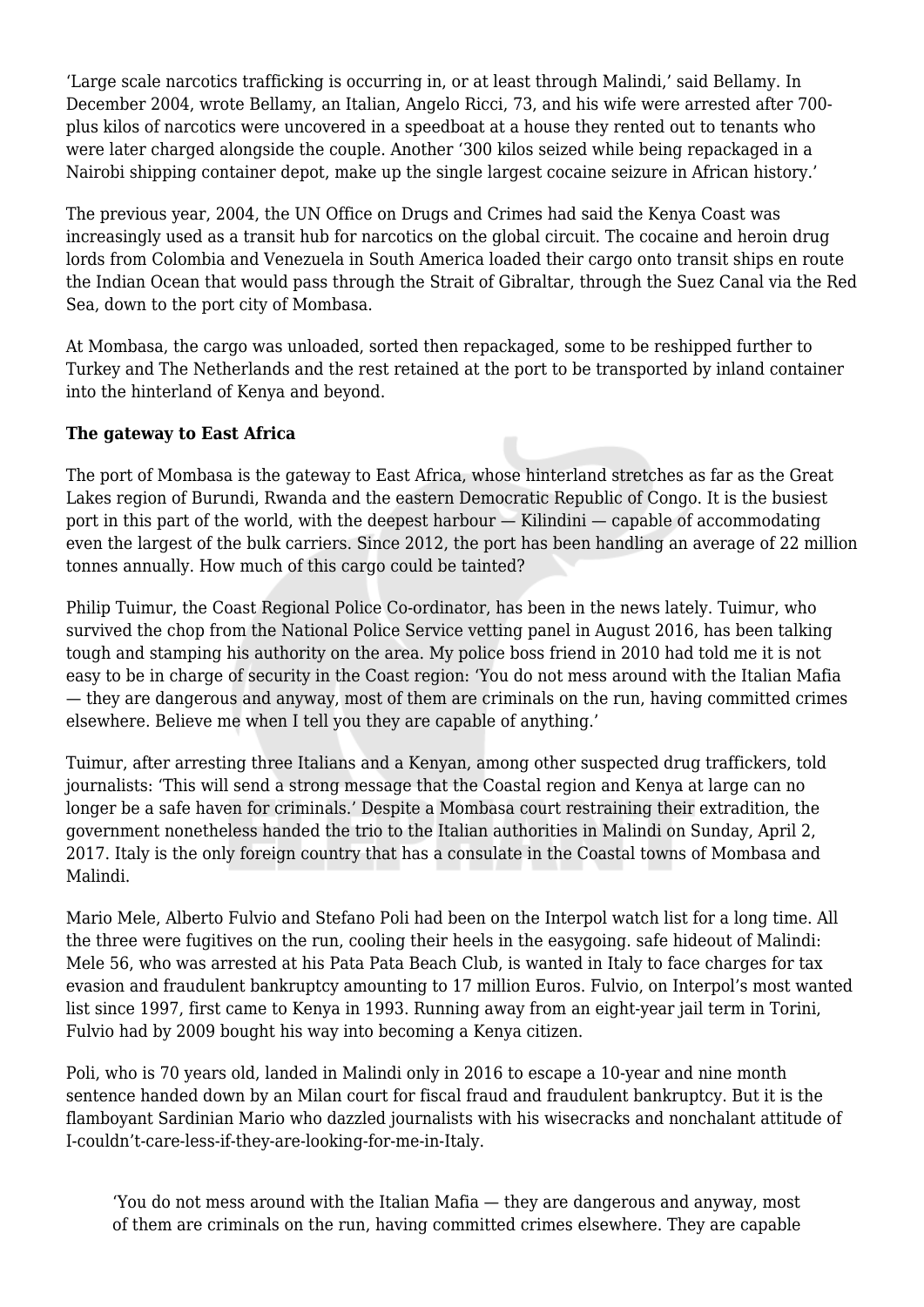of anything.'

Mario flew to Malindi four years ago in 2012. He was running away from a criminal charge of deliberately bankrupting his own companies to avoid paying taxes in Italy. 'Do you honestly know anyone who has never evaded taxes?' asked Mario of a group of international investigative journalists who had flown to Pata Pata to interview him. When journalists, in 2015, enquired from him about the summonses from magistrate Andrea Schirra, Mario had the gall to answer: 'My lawyer is taking care of things at home. I can't just go back to stand a trial and do nothing. What will I live off while I'm there waiting, huh?' He boldly then declared — 'I have no intention of going back.'

## **Making all the profits disappear**

Mario's companies, RISEA and EDO, suddenly went bankrupt in 2011. 'We believe they were all bankrupted intentionally; in this way it was easier to make all the profits disappear,' said police officer Alberto Cambedda to *La Nuova Sardegna* newspaper in 2012. Still, when the police dug deeper, they realised Mario was not only scheming to evade tax, but had deep running connections with the Cosa Nostra — the most powerful umbrella mafia organisation in Sicily.

The Cosa Nostra is made up of local Sicilian Mafia groups and its mainstay is bootlegging, drug trafficking, money laundering and running prostitution rings. A due diligence by the police found Mario and his business partner companies had links with a Sicilian Mafia group, D'Agosta. The notorious organisation was started by Francesco D'Agosta.

'I have met D'Agosta once, maybe twice,' Mario said to the journalists in response to their questions about his apparent links to the Sicilian Mafia. 'I barely knew him.' Until he was apprehended, Mario would strut the streets of Malindi and would be found at his favourite street corner bantering away with his clients and visiting Italians.

The extradition of Mario and his assumed three other accomplices brings to mind another saga of an Italian couple a dozen years ago, caught in an intricate web of drug trafficking in Malindi. Angelo Ricci and his wife Estella Duminga Furuli were arrested in December 2004 in Malindi over what was then believed to have been the biggest cocaine haul ever apprehended on the coastline of the Indian Ocean. The 1.1 tonnes of cocaine nabbed at Mombasa port then had a street value estimated to be \$80 million.

The 2004 debacle of the cocaine shipment to Mombasa begins in Amsterdam, The Netherlands on December 8, 2004, when the Dutch Police tip off their counterparts in Nairobi about the cocaine haul that has just landed at the Mombasa port in a confidential note. The note says a cartel operating between Venezuela, Kenya and The Netherlands is repackaging tonnes of cocaine to be reshipped to Amsterdam.

Until he was apprehended, Mario would strut the streets of Malindi and would be found at his favourite street corner bantering away with his clients and visiting Italians

Although the Dutch authorities alerted the Kenya Police on December 8, it took a whole six days for the latter to move on Malindi on December 14. They raided Rocchi House — a villa off the Indian Ocean. Ricci, then believed to be roughly 70-73 years old and Furuli, 43 years old, had rented Rocchi to six Dutch citizens and one Kenyan, George Kiragu. The villa belonged to Pompeo Rocchi, an Italian.